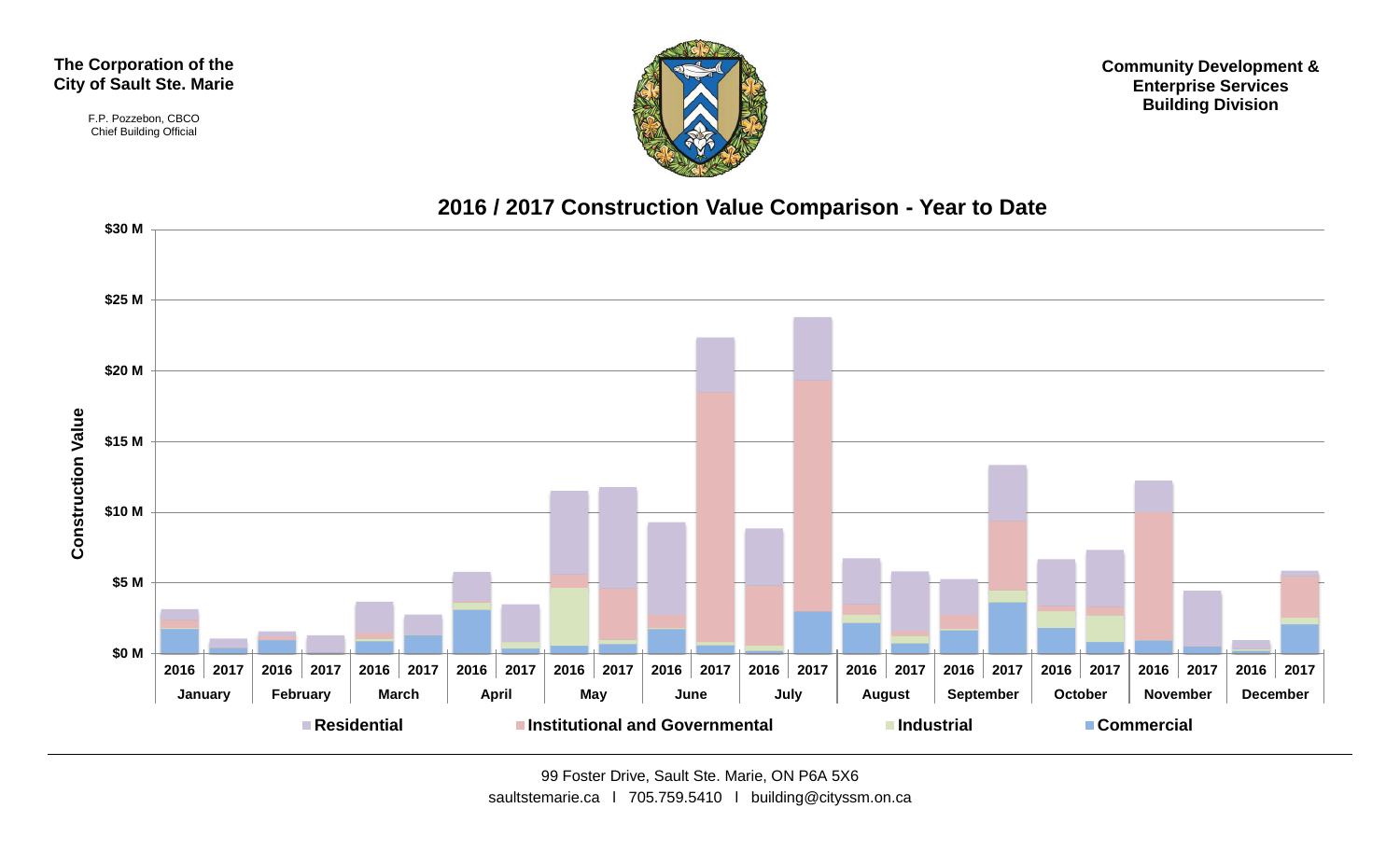

**Tel: (705) 759-5410Fax: (705) 541-7165**

#### **BUILDING PERMITS SUMMARY 2017/01/01 to 2017/12/31**

|                                                         |                                  | <b>New Construction</b>  |                      |                                  | <b>Alterations and Additions</b> |                      | <b>Total</b>                     |                          |                      |  |
|---------------------------------------------------------|----------------------------------|--------------------------|----------------------|----------------------------------|----------------------------------|----------------------|----------------------------------|--------------------------|----------------------|--|
| <b>Building Type</b>                                    | <b>Num</b><br>of<br><b>Units</b> | Num of<br><b>Permits</b> | <b>Value of Work</b> | <b>Num</b><br>of<br><b>Units</b> | Num of<br><b>Permits</b>         | <b>Value of Work</b> | <b>Num</b><br>of<br><b>Units</b> | Num of<br><b>Permits</b> | <b>Value of Work</b> |  |
| <b>Commercial</b>                                       |                                  |                          |                      |                                  |                                  |                      |                                  |                          |                      |  |
| Hotel, hotel/motel,<br>motor hotel                      | 0                                | $\mathbf 0$              | \$0.00               | $\mathbf 0$                      | 5                                | \$31,000.00          | $\mathbf 0$                      | 5                        | \$31,000.00          |  |
| Indoor recreational<br>building                         | 0                                | $\pmb{0}$                | \$0.00               | $\mathbf 0$                      | 4                                | \$192,288.15         | 0                                | 4                        | \$192,288.15         |  |
| Motel, cabin                                            | 0                                | 0                        | \$0.00               | $\mathbf 0$                      | $\overline{2}$                   | \$7,500.00           | $\mathbf 0$                      | $\overline{2}$           | \$7,500.00           |  |
| Motor vehicle show<br>room (new and used)               | 0                                | $\mathbf 0$              | \$0.00               | 0                                | 6                                | \$1,064,000.00       | 0                                | 6                        | \$1,064,000.00       |  |
| Office building                                         | 0                                | 1                        | \$300,000.00         | 3                                | 37                               | \$1,993,618.65       | 3                                | 38                       | \$2,293,618.65       |  |
| Office complex                                          | 0                                | 0                        | \$0.00               | $\mathbf 0$                      | 5                                | \$168,452.00         | 0                                | 5                        | \$168,452.00         |  |
| Outdoor recreational<br>building                        | 0                                | 1                        | \$300,000.00         | $\mathbf 0$                      | $\overline{2}$                   | \$37,000.00          | $\mathbf 0$                      | 3                        | \$337,000.00         |  |
| Restaurant                                              | 0                                | 0                        | \$0.00               | $\pmb{0}$                        | 9                                | \$425,300.00         | 0                                | 9                        | \$425,300.00         |  |
| Retail and wholesale<br>outlets                         | 0                                | $\pmb{0}$                | \$0.00               | $\mathbf 0$                      | 37                               | \$2,751,864.30       | $\mathbf 0$                      | 37                       | \$2,751,864.30       |  |
| Retail complex                                          | 0                                | 0                        | \$0.00               | $\mathbf 0$                      | 18                               | \$3,140,769.03       | $\mathbf 0$                      | 18                       | \$3,140,769.03       |  |
| Service station,<br>repair garage and<br>specialty shop | 0                                | 1                        | \$3,200,000.00       | $\mathbf 0$                      | 4                                | \$515,500.00         | 0                                | 5                        | \$3,715,500.00       |  |
| Special building use                                    | 0                                | $\pmb{0}$                | \$0.00               | $\mathbf 0$                      | $\mathbf{1}$                     | \$20,000.00          | $\mathbf 0$                      | $\mathbf{1}$             | \$20,000.00          |  |
| Theatre and<br>performing art center                    | 0                                | $\mathbf 0$              | \$0.00               | $\mathbf 0$                      | $\overline{2}$                   | \$36,000.00          | 0                                | $\overline{c}$           | \$36,000.00          |  |
| Total:                                                  | 0                                | $\mathbf{3}$             | \$3,800,000.00       | 3                                | 132                              | \$10,383,292.13      | 3                                | 135                      | \$14,183,292.13      |  |

#### **Industrial**

| Maintenance building                                        |  | \$0.00 |  | \$2,453,750.00 |  | \$2,453,750.00 |
|-------------------------------------------------------------|--|--------|--|----------------|--|----------------|
| Plant for<br>manufacturing,<br>processing and<br>assembling |  | \$0.00 |  | \$231,500.00   |  | \$231,500.00   |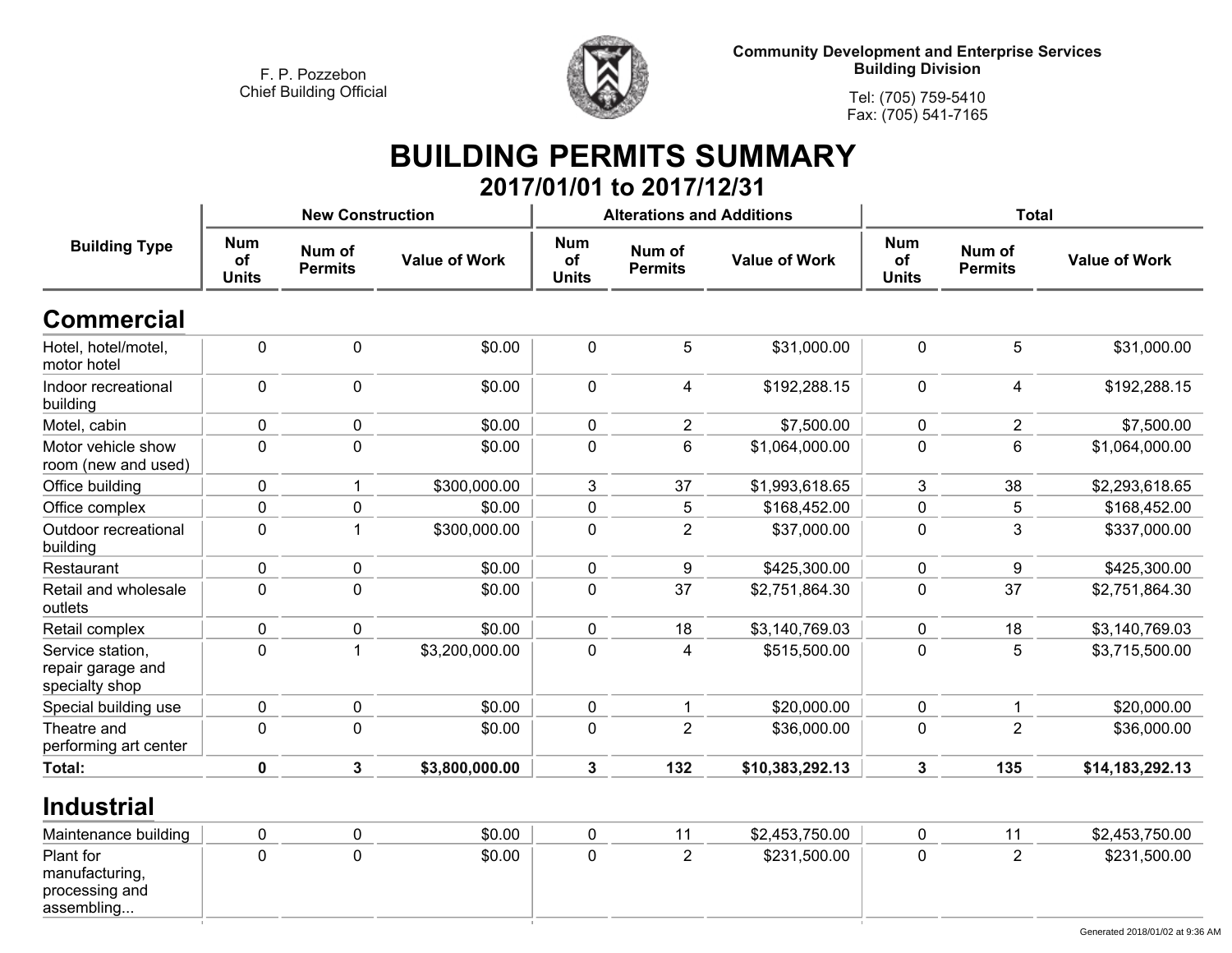| Primary industry<br>building |  | \$50,000.00 |    | \$174,000.00   |    | \$224,000.00   |
|------------------------------|--|-------------|----|----------------|----|----------------|
| Storage building             |  | \$0.00      |    | \$450,844.00   |    | \$450,844.00   |
| Utility building             |  | \$0.00      |    | \$1,410,877.00 |    | \$1,410,877.00 |
| Total:                       |  | \$50,000.00 | 23 | \$4,720,971.00 | 24 | \$4,770,971.00 |

# **Institutional and Governmental**

| Clinic, health unit                                         | 0           | $\pmb{0}$   | \$0.00          | $\pmb{0}$        | $\mathbf 1$    | \$7,000.00      | $\mathbf 0$ | -1             | \$7,000.00      |
|-------------------------------------------------------------|-------------|-------------|-----------------|------------------|----------------|-----------------|-------------|----------------|-----------------|
| Day care, nursing<br>home, rest home,<br>home for the bl    | $\pmb{0}$   | $\pmb{0}$   | \$0.00          | $\mathbf 0$      | 9              | \$3,066,173.00  | $\mathbf 0$ | 9              | \$3,066,173.00  |
| Elementary school,<br>kindergarten                          | 0           | $\pmb{0}$   | \$0.00          | $\pmb{0}$        | 15             | \$20,592,059.00 | $\mathbf 0$ | 15             | \$20,592,059.00 |
| Government<br>legislative and<br>administration<br>building | 0           | $\pmb{0}$   | \$0.00          | $\mathbf 0$      | $\overline{2}$ | \$72,000.00     | $\pmb{0}$   | $\overline{2}$ | \$72,000.00     |
| Library, museum, art<br>gallery, aquarium,<br>botanical     | 0           | $\pmb{0}$   | \$0.00          | $\pmb{0}$        | $\mathbf 1$    | \$289,050.00    | $\pmb{0}$   | -1             | \$289,050.00    |
| Post-secondary<br>institution                               | 0           | $\pmb{0}$   | \$0.00          | $\pmb{0}$        | $\mathfrak{Z}$ | \$14,816,338.00 | $\mathbf 0$ | 3              | \$14,816,338.00 |
| Religious building                                          | 0           | $\pmb{0}$   | \$0.00          | $\pmb{0}$        | $\overline{7}$ | \$1,971,919.00  | 0           | $\overline{7}$ | \$1,971,919.00  |
| Secondary school,<br>high school, junior<br>high school     | 0           | $\mathbf 0$ | \$0.00          | $\mathbf 0$      | 5              | \$2,178,092.00  | $\mathbf 0$ | 5              | \$2,178,092.00  |
| University                                                  | 0           | $\pmb{0}$   | \$0.00          | $\pmb{0}$        | 3              | \$3,539,127.00  | $\pmb{0}$   | 3              | \$3,539,127.00  |
| Total:                                                      | $\mathbf 0$ | $\mathbf 0$ | \$0.00          | $\mathbf 0$      | 46             | \$46,531,758.00 | 0           | 46             | \$46,531,758.00 |
| <b>Residential</b>                                          |             |             |                 |                  |                |                 |             |                |                 |
| Apartment                                                   | 0           | $\pmb{0}$   | \$0.00          | 18               | 58             | \$3,313,020.89  | 18          | 58             | \$3,313,020.89  |
| Apartment -<br>Condominium                                  | 0           | $\pmb{0}$   | \$0.00          | $\boldsymbol{0}$ | $\overline{2}$ | \$151,000.00    | $\mathbf 0$ | $\overline{2}$ | \$151,000.00    |
| Row House                                                   | 9           | 3           | \$1,900,000.00  | 3                | 79             | \$1,303,655.21  | 12          | 82             | \$3,203,655.21  |
| Row House -<br>Condominium                                  | $\pmb{0}$   | $\mathbf 0$ | \$0.00          | $\mathbf 0$      | $\mathbf 1$    | \$40,000.00     | $\mathbf 0$ |                | \$40,000.00     |
| Semi-Detached or<br>Double (side by side)<br>- Condomini    | 0           | $\pmb{0}$   | \$0.00          | $\pmb{0}$        | $\overline{2}$ | \$7,500.00      | 0           | $\overline{2}$ | \$7,500.00      |
| Semi-Detached or<br>Double (side by<br>side), single-att    | 6           | 3           | \$1,550,000.00  | $\boldsymbol{0}$ | 29             | \$105,120.56    | 6           | 32             | \$1,655,120.56  |
| Single House                                                | 49          | 47          | \$15,457,000.00 | 1                | 1418           | \$14,136,019.58 | 50          | 1465           | \$29,593,019.58 |
| <b>Total:</b>                                               | 64          | 53          | \$18,907,000.00 | 22               | 1589           | \$19,056,316.24 | 86          | 1642           | \$37,963,316.24 |
|                                                             |             |             |                 |                  |                |                 |             |                |                 |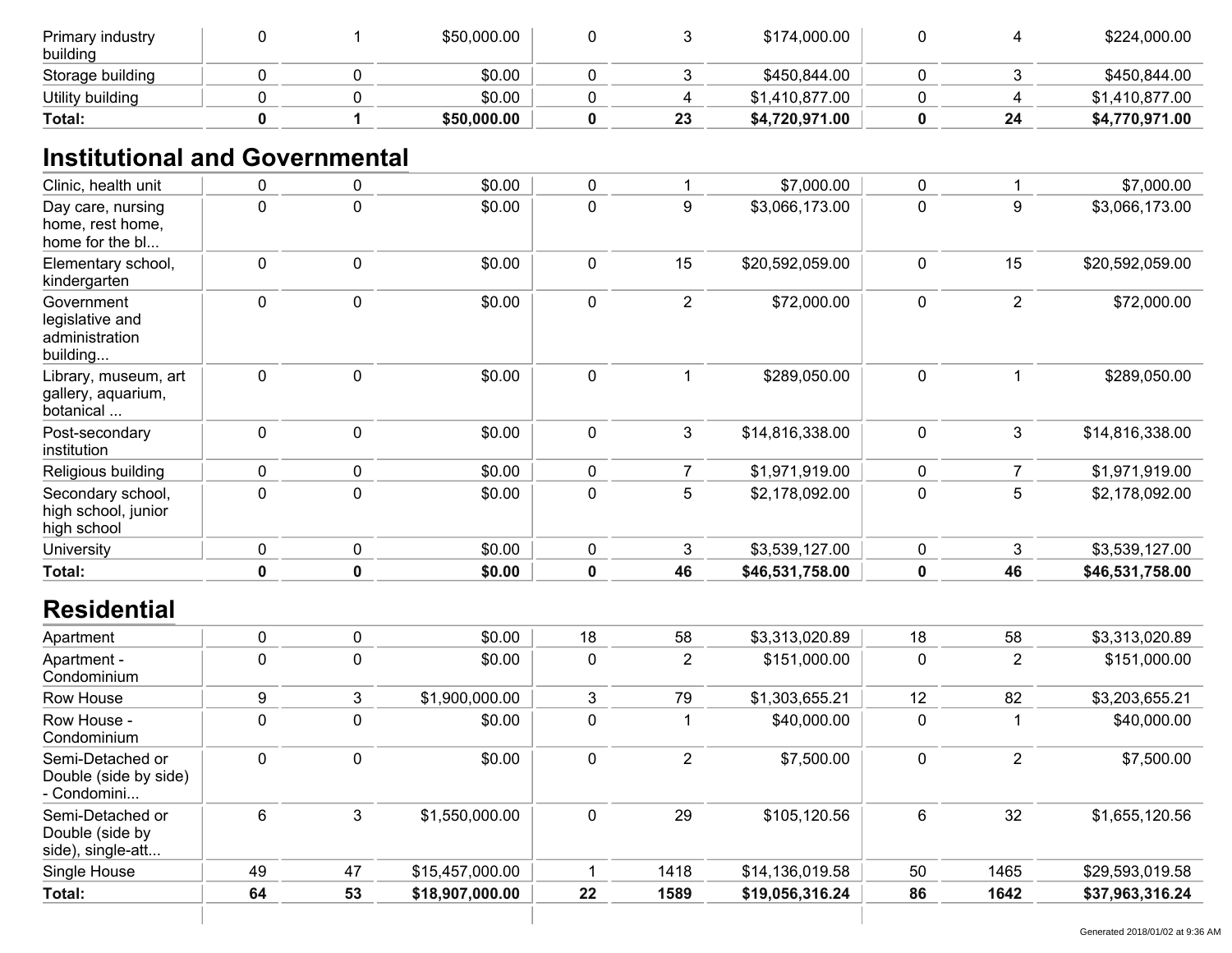| <b>Grand Total:</b> | 64 | --<br>5/ | \$22,757,000.00 | 25 | 1790 | \$80.692.337.37 | 89 | 1847 | \$103,449,337.37 |
|---------------------|----|----------|-----------------|----|------|-----------------|----|------|------------------|
|                     |    |          |                 |    |      |                 |    |      |                  |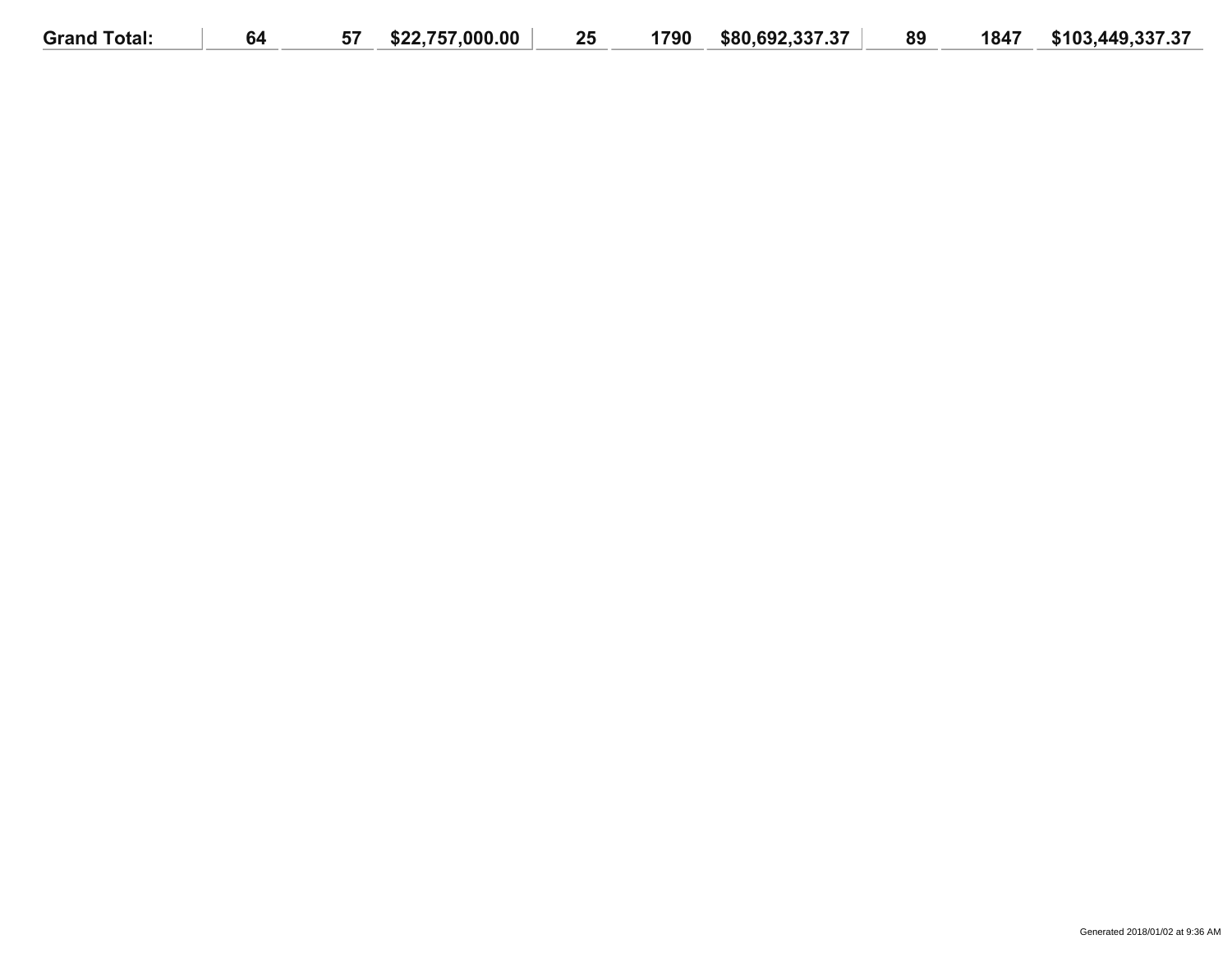

**Tel: (705) 759-5410Fax: (705) 541-7165**

#### **DEMOLITION PERMITS SUMMARY 2017/01/01 to 2017/12/31**

|                                                          |                        | <b>New Construction</b>  |                         |                        | <b>Alterations and Additions</b> |                      | <b>Total</b>           |                          |                      |
|----------------------------------------------------------|------------------------|--------------------------|-------------------------|------------------------|----------------------------------|----------------------|------------------------|--------------------------|----------------------|
| <b>Building Type</b>                                     | Num of<br><b>Units</b> | Num of<br><b>Permits</b> | Value of<br><b>Work</b> | Num of<br><b>Units</b> | Num of<br><b>Permits</b>         | <b>Value of Work</b> | Num of<br><b>Units</b> | Num of<br><b>Permits</b> | <b>Value of Work</b> |
| <b>Commercial</b>                                        |                        |                          |                         |                        |                                  |                      |                        |                          |                      |
| Motor vehicle show room<br>(new and used)                | $\mathbf 0$            | $\mathbf 0$              | \$0.00                  | $\mathbf 0$            | 1                                | \$10,000.00          | 0                      | 1                        | \$10,000.00          |
| Office building                                          | 0                      | 0                        | \$0.00                  | $\mathbf 0$            | 6                                | \$54,310.00          | 0                      | 6                        | \$54,310.00          |
| Outdoor recreational<br>building                         | $\mathbf 0$            | $\pmb{0}$                | \$0.00                  | $\pmb{0}$              | 1                                | \$50,000.00          | 0                      |                          | \$50,000.00          |
| Retail and wholesale<br>outlets                          | $\mathbf 0$            | $\mathbf 0$              | \$0.00                  | $-2$                   | 5                                | \$67,399.00          | $-2$                   | 5                        | \$67,399.00          |
| Service station, repair<br>garage and specialty<br>shop  | $\pmb{0}$              | $\pmb{0}$                | \$0.00                  | $\pmb{0}$              | $\overline{2}$                   | \$6,500.00           | 0                      | $\overline{2}$           | \$6,500.00           |
| Total:                                                   | $\mathbf 0$            | $\mathbf 0$              | \$0.00                  | $-2$                   | 15                               | \$188,209.00         | $-2$                   | 15                       | \$188,209.00         |
| <b>Industrial</b>                                        |                        |                          |                         |                        |                                  |                      |                        |                          |                      |
| Primary industry building                                | $\pmb{0}$              | $\mathbf 0$              | \$0.00                  | $\mathbf 0$            | $\mathbf{1}$                     | \$30,000.00          | 0                      | 1                        | \$30,000.00          |
| Storage building                                         | $\pmb{0}$              | $\pmb{0}$                | \$0.00                  | 0                      | $\overline{2}$                   | \$44,500.00          | 0                      | $\overline{c}$           | \$44,500.00          |
| Total:                                                   | $\mathbf 0$            | $\mathbf 0$              | \$0.00                  | $\mathbf 0$            | $\overline{3}$                   | \$74,500.00          | 0                      | $\mathbf{3}$             | \$74,500.00          |
| <b>Institutional and Governmental</b>                    |                        |                          |                         |                        |                                  |                      |                        |                          |                      |
| Day care, nursing home,<br>rest home, home for the<br>bl | 0                      | $\pmb{0}$                | \$0.00                  | $\pmb{0}$              | $\mathbf{1}$                     | \$500.00             | 0                      | $\mathbf 1$              | \$500.00             |
| Elementary school,<br>kindergarten                       | $\pmb{0}$              | $\pmb{0}$                | \$0.00                  | $\pmb{0}$              | $\overline{2}$                   | \$140,000.00         | 0                      | $\overline{2}$           | \$140,000.00         |
| Post-secondary<br>institution                            | $\pmb{0}$              | $\pmb{0}$                | \$0.00                  | $\pmb{0}$              | $\overline{2}$                   | \$585,000.00         | 0                      | $\overline{2}$           | \$585,000.00         |
| Total:                                                   | $\mathbf 0$            | $\mathbf 0$              | \$0.00                  | $\mathbf 0$            | $5\phantom{a}$                   | \$725,500.00         | 0                      | 5                        | \$725,500.00         |
| <b>Residential</b>                                       |                        |                          |                         |                        |                                  |                      |                        |                          |                      |
| Apartment                                                | $\mathbf 0$            | $\pmb{0}$                | \$0.00                  | $-2$                   | $\,6\,$                          | \$75,600.00          | $-2$                   | 6                        | \$75,600.00          |
|                                                          |                        |                          |                         |                        |                                  |                      |                        |                          |                      |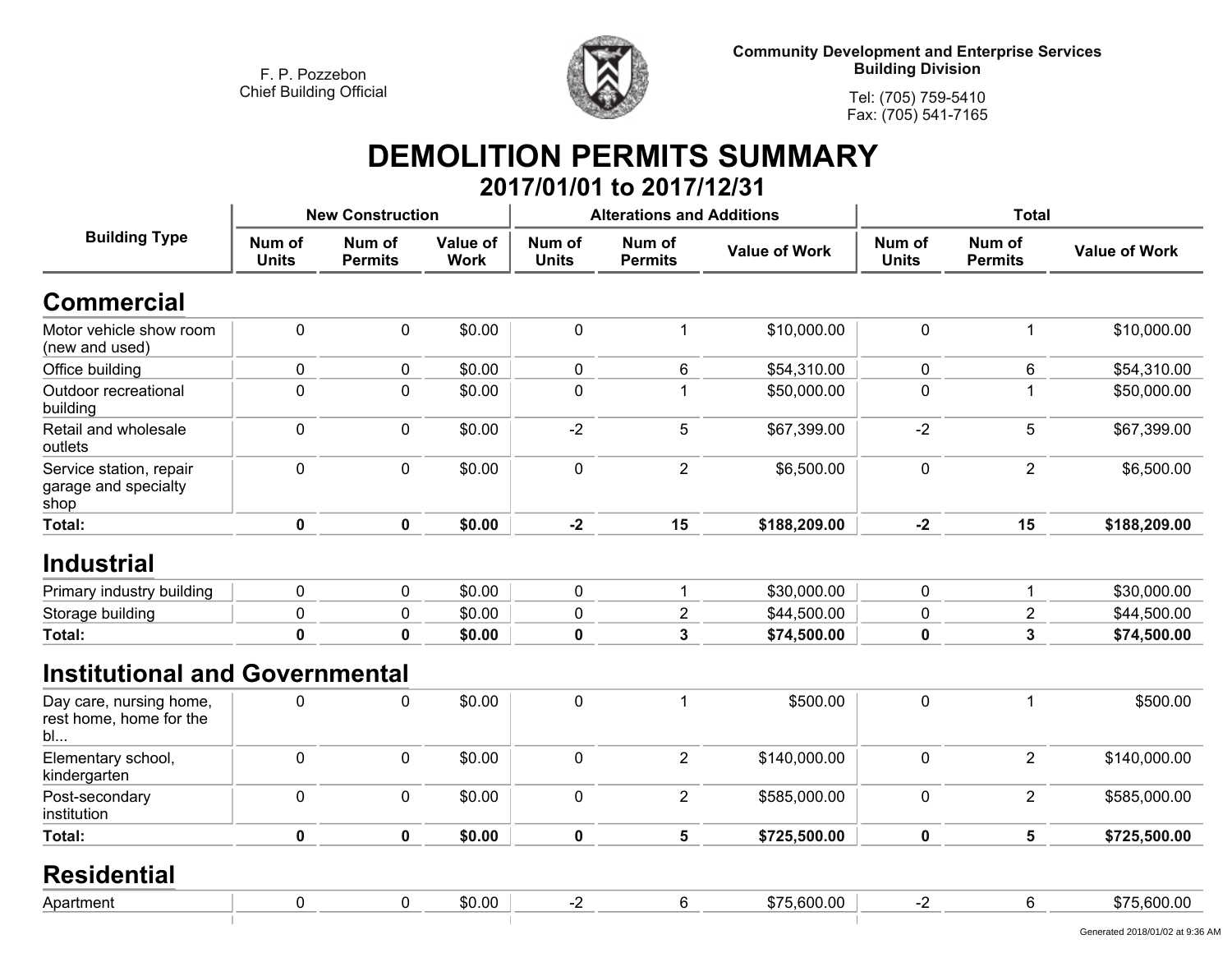| Single House        |  | \$0.00 |       | 67                       | \$280,384.00       | $4 -$ |     | \$280,384.00 |
|---------------------|--|--------|-------|--------------------------|--------------------|-------|-----|--------------|
| Total:              |  | \$0.00 | $-19$ | $\overline{\phantom{a}}$ | \$355,984.00       | -19   | د ، | \$355,984.00 |
| <b>Grand Total:</b> |  | \$0.00 | $-21$ | 96                       | ,344,193.00<br>\$1 | $-24$ | 96  | ,344,193.00  |
|                     |  |        |       |                          |                    |       |     |              |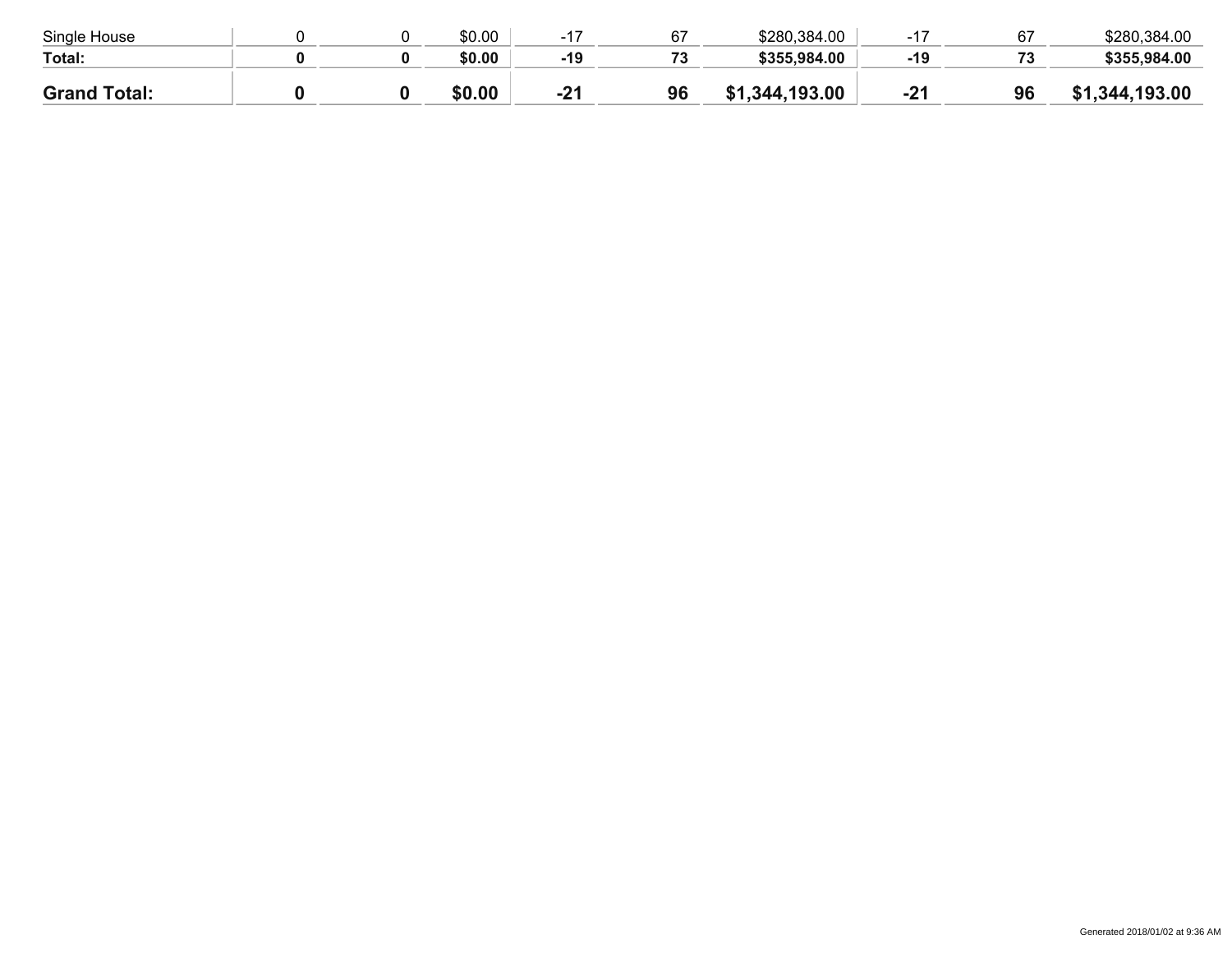**Religious building**



**Community Development and Enterprise Services Building Division**

**Tel: (705) 759-5410Fax: (705) 541-7165**

### **SIGN PERMITS SUMMARY 2017/01/01 to 2017/12/31**

|                                                         |                        | <b>New Construction</b>  |                         |                        | <b>Alterations and Additions</b> |                      | <b>Total</b>           |                          |                      |
|---------------------------------------------------------|------------------------|--------------------------|-------------------------|------------------------|----------------------------------|----------------------|------------------------|--------------------------|----------------------|
| <b>Building Type</b>                                    | Num of<br><b>Units</b> | Num of<br><b>Permits</b> | Value of<br><b>Work</b> | Num of<br><b>Units</b> | Num of<br><b>Permits</b>         | <b>Value of Work</b> | Num of<br><b>Units</b> | Num of<br><b>Permits</b> | <b>Value of Work</b> |
| <b>Commercial</b>                                       |                        |                          |                         |                        |                                  |                      |                        |                          |                      |
| Hotel, hotel/motel, motor<br>hotel                      | $\mathbf 0$            | $\mathbf 0$              | \$0.00                  | $\mathbf 0$            | $\overline{2}$                   | \$17,200.00          | $\mathbf 0$            | $\overline{2}$           | \$17,200.00          |
| Indoor recreational<br>building                         | $\mathbf 0$            | $\mathbf 0$              | \$0.00                  | $\mathbf 0$            | $\mathbf 1$                      | \$45,000.00          | $\mathbf 0$            | 1                        | \$45,000.00          |
| Motor vehicle show<br>room (new and used)               | $\pmb{0}$              | $\mathbf 0$              | \$0.00                  | $\mathbf 0$            | $\mathfrak{Z}$                   | \$69,200.00          | $\mathbf 0$            | 3                        | \$69,200.00          |
| Office building                                         | $\pmb{0}$              | 0                        | \$0.00                  | $\pmb{0}$              | 11                               | \$37,400.00          | $\mathbf 0$            | 11                       | \$37,400.00          |
| Office complex                                          | 0                      | 0                        | \$0.00                  | 0                      | -1                               | \$7,000.00           | 0                      |                          | \$7,000.00           |
| Restaurant                                              | $\pmb{0}$              | $\mathbf 0$              | \$0.00                  | $\mathbf 0$            | 10                               | \$37,500.00          | $\mathbf 0$            | 10                       | \$37,500.00          |
| Retail and wholesale<br>outlets                         | $\pmb{0}$              | $\mathbf 0$              | \$0.00                  | $\mathbf 0$            | 144                              | \$93,900.00          | $\mathbf 0$            | 144                      | \$93,900.00          |
| Retail complex                                          | $\pmb{0}$              | $\mathbf 0$              | \$0.00                  | $\pmb{0}$              | 20                               | \$22,845.00          | $\mathbf 0$            | 20                       | \$22,845.00          |
| Service station, repair<br>garage and specialty<br>shop | $\mathbf 0$            | $\mathbf{0}$             | \$0.00                  | $\mathbf 0$            | $\overline{2}$                   | \$216,000.00         | 0                      | $\overline{2}$           | \$216,000.00         |
| Theatre and performing<br>art center                    | 0                      | $\mathbf 0$              | \$0.00                  | $\mathbf 0$            | $\overline{1}$                   | \$200.00             | $\mathbf 0$            | -1                       | \$200.00             |
| Total:                                                  | $\mathbf 0$            | $\mathbf 0$              | \$0.00                  | $\mathbf 0$            | 195                              | \$546,245.00         | $\mathbf 0$            | 195                      | \$546,245.00         |
| <b>Industrial</b>                                       |                        |                          |                         |                        |                                  |                      |                        |                          |                      |
| Maintenance building                                    | $\pmb{0}$              | $\pmb{0}$                | \$0.00                  | $\mathbf 0$            | 1                                | \$200.00             | $\mathbf 0$            |                          | \$200.00             |
| Total:                                                  | $\mathbf 0$            | $\bf{0}$                 | \$0.00                  | $\mathbf 0$            | 1                                | \$200.00             | $\mathbf 0$            | 1                        | \$200.00             |
| <b>Institutional and Governmental</b>                   |                        |                          |                         |                        |                                  |                      |                        |                          |                      |
| Elementary school,<br>kindergarten                      | 0                      | $\mathbf 0$              | \$0.00                  | $\mathbf 0$            | 5                                | \$6,200.00           | $\pmb{0}$              | 5                        | \$6,200.00           |
| Library, museum, art<br>gallery, aquarium,<br>botanical | $\mathbf 0$            | $\mathbf 0$              | \$0.00                  | $\mathbf 0$            | $\overline{1}$                   | \$500.00             | $\pmb{0}$              | $\mathbf{1}$             | \$500.00             |

 **<sup>0</sup> <sup>0</sup> \$0.00 <sup>0</sup> <sup>1</sup> \$200.00 <sup>0</sup> <sup>1</sup> \$200.00** Generated 2018/01/02 at 9:36 AM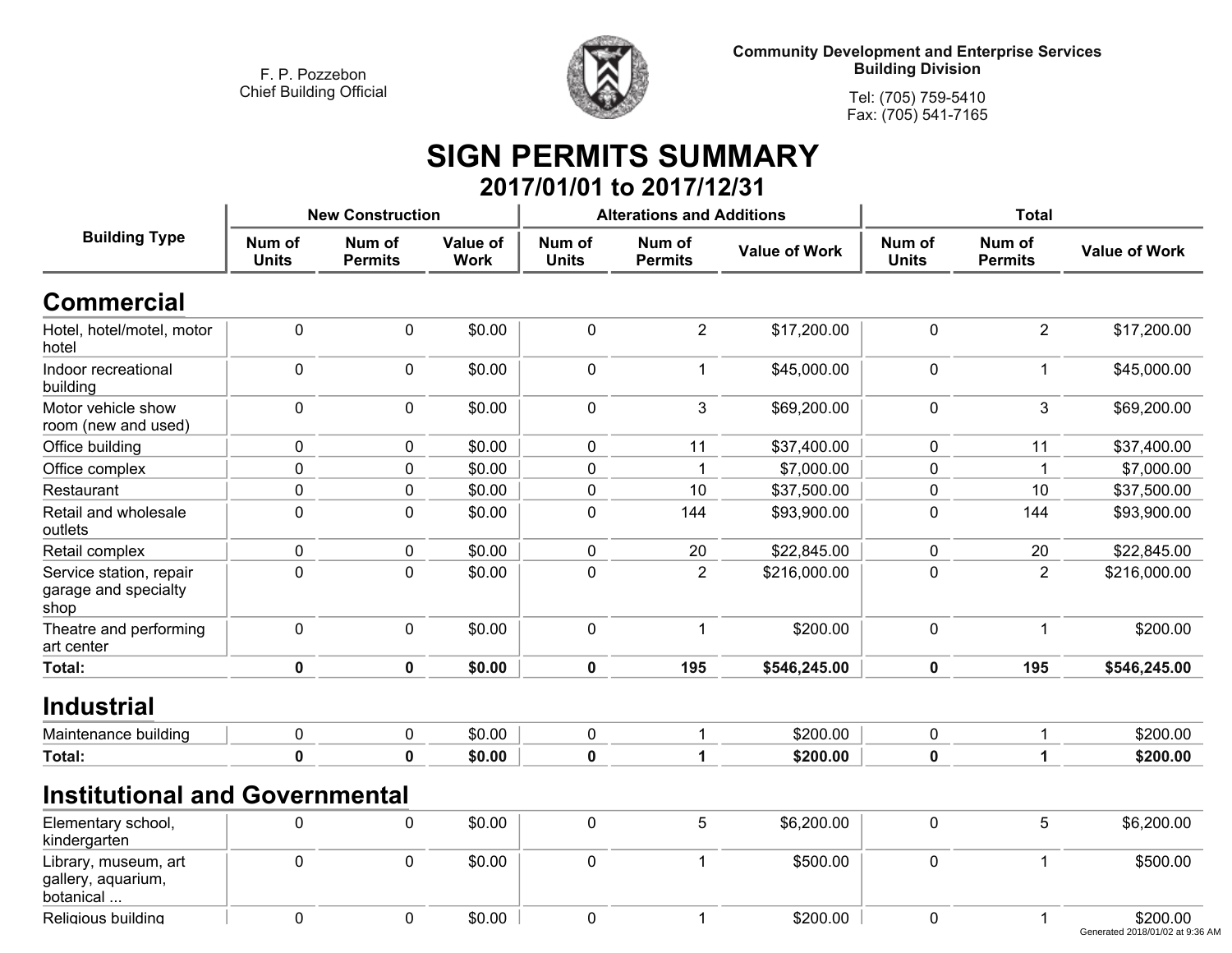| <b>Grand Total:</b> |  | \$0.00 | 212 | \$555,145.00 | 212 | \$555,145.00 |
|---------------------|--|--------|-----|--------------|-----|--------------|
| Total:              |  | \$0.00 | 9   | \$1,800.00   | 9   | \$1,800.00   |
| Single House        |  | \$0.00 |     | \$1,800.00   |     | \$1,800.00   |
| <b>Residential</b>  |  |        |     |              |     |              |
|                     |  |        |     |              |     |              |
| Total:              |  | \$0.00 |     | \$6,900.00   |     | \$6,900.00   |
|                     |  |        |     |              |     |              |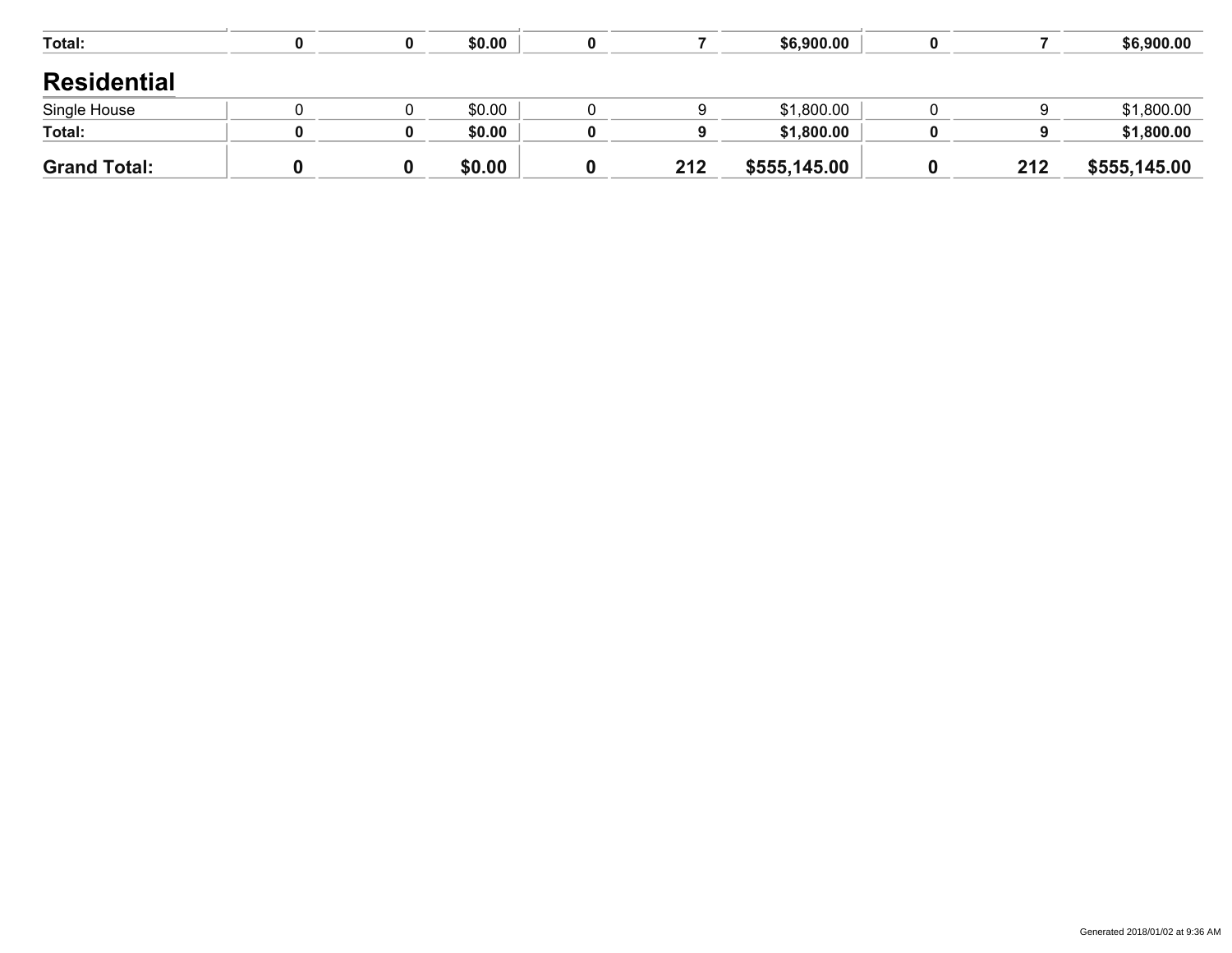

**Tel: (705) 759-5410Fax: (705) 541-7165**

#### **BUILDING PERMITS SUMMARY 2016/01/01 to 2016/12/31**

|                                                         |                                  | <b>New Construction</b>  |                      |                                  | <b>Alterations and Additions</b> |                      | <b>Total</b>                     |                          |                                                |  |
|---------------------------------------------------------|----------------------------------|--------------------------|----------------------|----------------------------------|----------------------------------|----------------------|----------------------------------|--------------------------|------------------------------------------------|--|
| <b>Building Type</b>                                    | <b>Num</b><br>of<br><b>Units</b> | Num of<br><b>Permits</b> | <b>Value of Work</b> | <b>Num</b><br>of<br><b>Units</b> | Num of<br><b>Permits</b>         | <b>Value of Work</b> | <b>Num</b><br>of<br><b>Units</b> | Num of<br><b>Permits</b> | <b>Value of Work</b>                           |  |
| <b>Commercial</b>                                       |                                  |                          |                      |                                  |                                  |                      |                                  |                          |                                                |  |
| Convention center,<br>exhibition building               | 0                                | $\mathbf 0$              | \$0.00               | $\mathbf 0$                      | $\overline{2}$                   | \$39,500.00          | $\mathbf 0$                      | 2                        | \$39,500.00                                    |  |
| Hotel, hotel/motel,<br>motor hotel                      | 0                                | $\mathbf 0$              | \$0.00               | $\mathbf 0$                      | 9                                | \$326,500.00         | $\mathbf 0$                      | 9                        | \$326,500.00                                   |  |
| Indoor recreational<br>building                         | 0                                | $\mathbf 0$              | \$0.00               | $\mathbf 0$                      | 6                                | \$192,355.00         | $\pmb{0}$                        | 6                        | \$192,355.00                                   |  |
| Motel, cabin                                            | 0                                | $\pmb{0}$                | \$0.00               | $\pmb{0}$                        | 1                                | \$12,000.00          | $\pmb{0}$                        | 1                        | \$12,000.00                                    |  |
| Motor vehicle show<br>room (new and used)               | $\mathbf 0$                      | $\mathbf 0$              | \$0.00               | $\mathbf 0$                      | 1                                | \$56,000.00          | $\mathbf 0$                      | 1                        | \$56,000.00                                    |  |
| Office building                                         | 0                                | $\mathbf 1$              | \$1,400,000.00       | $\pmb{0}$                        | 52                               | \$3,268,029.00       | 0                                | 53                       | \$4,668,029.00                                 |  |
| Office complex                                          | 0                                | $\mathbf 0$              | \$0.00               | $\mathbf 0$                      | 5                                | \$1,442,000.00       | $\mathbf 0$                      | 5                        | \$1,442,000.00                                 |  |
| Other<br>accommodation                                  | $\mathbf 0$                      | $\mathbf 0$              | \$0.00               | $\mathbf 0$                      | 1                                | \$19,000.00          | $\mathbf 0$                      | 1                        | \$19,000.00                                    |  |
| Outdoor recreational<br>building                        | 0                                | $\mathbf 0$              | \$0.00               | $\mathbf 0$                      | $\overline{2}$                   | \$3,500.00           | $\mathbf 0$                      | $\overline{2}$           | \$3,500.00                                     |  |
| Restaurant                                              | 0                                | $\mathbf 1$              | \$500,000.00         | $\mathbf 0$                      | 15                               | \$2,650,925.00       | $\mathbf 0$                      | 16                       | \$3,150,925.00                                 |  |
| Retail and wholesale<br>outlets                         | $\mathbf 0$                      | $\mathbf{1}$             | \$1,500,000.00       | $\mathbf 0$                      | 33                               | \$1,798,401.74       | $\mathbf 0$                      | 34                       | \$3,298,401.74                                 |  |
| Retail complex                                          | 0                                | $\mathbf 0$              | \$0.00               | $\mathbf 0$                      | 27                               | \$2,209,487.00       | 0                                | 27                       | \$2,209,487.00                                 |  |
| Service station, repair<br>garage and specialty<br>shop | $\mathbf 0$                      | $\mathbf 0$              | \$0.00               | $\mathbf 0$                      | 3                                | \$36,935.00          | $\pmb{0}$                        | 3                        | \$36,935.00                                    |  |
| Theatre and<br>performing art center                    | 0                                | $\mathbf 0$              | \$0.00               | $\mathbf 0$                      | $\overline{4}$                   | \$517,756.42         | $\mathbf 0$                      | $\overline{4}$           | \$517,756.42                                   |  |
| Total:                                                  | $\mathbf 0$                      | $\mathbf{3}$             | \$3,400,000.00       | $\mathbf 0$                      | 161                              | \$12,572,389.16      | $\mathbf 0$                      | 164                      | \$15,972,389.16                                |  |
| <b>Industrial</b>                                       |                                  |                          |                      |                                  |                                  |                      |                                  |                          |                                                |  |
| Maintenance building                                    | 0                                | $\pmb{0}$                | \$0.00               | $\pmb{0}$                        | 5                                | \$1,326,595.00       | $\pmb{0}$                        | 5                        | \$1,326,595.00                                 |  |
| Plant for                                               | $\mathbf 0$                      | $\mathbf 0$              | \$0.00               | $\mathbf 0$                      | 4                                | \$74,850.00          | $\mathbf 0$                      | 4                        | \$74,850.00<br>Generated 2018/01/02 at 9:37 AM |  |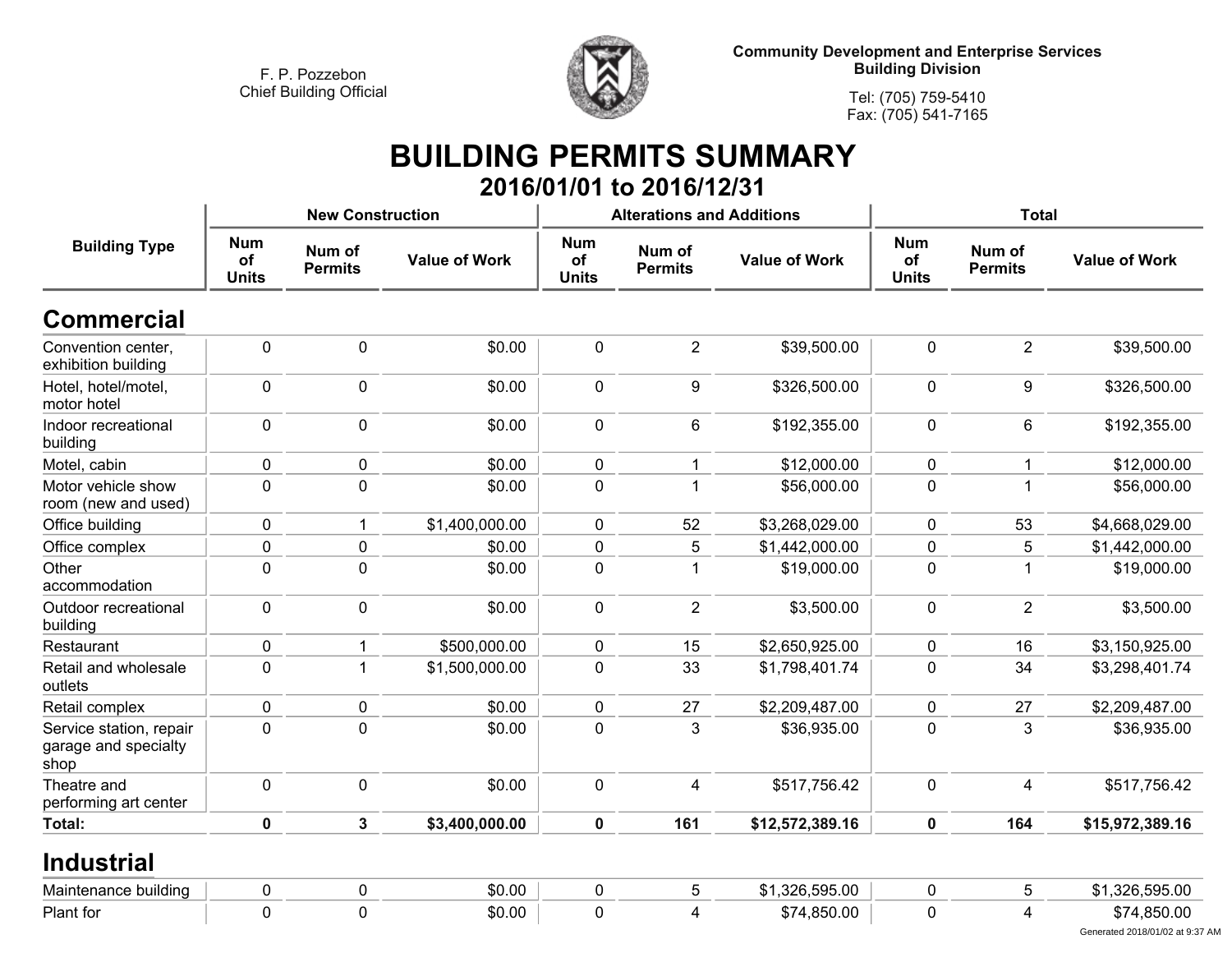| Total:                                         |  | \$731,590.00 | 29 | \$6,628,003.40 | 32 | \$7,359,593.40 |
|------------------------------------------------|--|--------------|----|----------------|----|----------------|
| Utility building                               |  | \$581,590.00 |    | \$314,428.67   |    | \$896,018.67   |
| Transportation<br>terminal                     |  | \$0.00       | 6  | \$4,169,223.20 | 6  | \$4,169,223.20 |
| Storage building                               |  | \$150,000.00 |    | \$324,880.53   |    | \$474,880.53   |
| Primary industry<br>building                   |  | \$0.00       | 5  | \$418,026.00   | 5  | \$418,026.00   |
| manufacturing,<br>processing and<br>assembling |  |              |    |                |    |                |

## **Institutional and Governmental**

| Day care, nursing<br>home, rest home,<br>home for the bl    | 0           | $\mathbf 0$ | \$0.00         | 0           | 13             | \$325,270.00    | 0              | 13             | \$325,270.00    |
|-------------------------------------------------------------|-------------|-------------|----------------|-------------|----------------|-----------------|----------------|----------------|-----------------|
| Elementary school,<br>kindergarten                          | $\pmb{0}$   | $\mathbf 0$ | \$0.00         | 0           | 8              | \$11,331,959.00 | $\pmb{0}$      | 8              | \$11,331,959.00 |
| Government<br>legislative and<br>administration<br>building | 0           | $\pmb{0}$   | \$0.00         | 0           | 9              | \$2,332,837.00  | 0              | 9              | \$2,332,837.00  |
| Hospital                                                    | $\mathbf 0$ | $\mathbf 0$ | \$0.00         | 0           | 3              | \$203,200.00    | 0              | 3              | \$203,200.00    |
| Library, museum, art<br>gallery, aquarium,<br>botanical     | 0           | $\mathbf 0$ | \$0.00         | 0           | 4              | \$285,600.00    | 0              | 4              | \$285,600.00    |
| Other government<br>building                                | $\mathbf 0$ | $\mathbf 0$ | \$0.00         | 0           | 3              | \$441,900.00    | 0              | 3              | \$441,900.00    |
| Post-secondary<br>institution                               | 0           | $\pmb{0}$   | \$0.00         | 0           | 15             | \$1,385,398.00  | 0              | 15             | \$1,385,398.00  |
| Religious building                                          | 0           | $\pmb{0}$   | \$0.00         | $\pmb{0}$   | $\overline{7}$ | \$30,806.84     | 0              | $\overline{7}$ | \$30,806.84     |
| Secondary school,<br>high school, junior<br>high school     | $\mathbf 0$ | $\mathbf 0$ | \$0.00         | $\mathbf 0$ | 8              | \$1,586,970.00  | 0              | 8              | \$1,586,970.00  |
| University                                                  | 0           | $\pmb{0}$   | \$0.00         | 0           | 3              | \$762,989.00    | $\pmb{0}$      | 3              | \$762,989.00    |
| Total:                                                      | $\pmb{0}$   | $\mathbf 0$ | \$0.00         | $\mathbf 0$ | 73             | \$18,686,929.84 | $\mathbf 0$    | 73             | \$18,686,929.84 |
| <b>Residential</b>                                          |             |             |                |             |                |                 |                |                |                 |
| Apartment                                                   | 0           | $\pmb{0}$   | \$0.00         | 39          | 80             | \$4,324,035.41  | 39             | 80             | \$4,324,035.41  |
| Apartment -<br>Condominium                                  | 0           | $\pmb{0}$   | \$0.00         | $\pmb{0}$   | 6              | \$64,623.50     | $\mathbf 0$    | 6              | \$64,623.50     |
| Mobile home                                                 | $\pmb{0}$   | $\pmb{0}$   | \$0.00         | 0           | $\mathbf{1}$   | \$2,300.00      | 0              | $\mathbf 1$    | \$2,300.00      |
| Row House                                                   | 23          | 5           | \$2,700,000.00 | 0           | 16             | \$292,738.55    | 23             | 21             | \$2,992,738.55  |
| Row House -<br>Condominium                                  | $\mathbf 0$ | $\mathbf 0$ | \$0.00         | 0           | 1              | \$6,475.00      | 0              | 1              | \$6,475.00      |
| Semi-Detached or                                            | 6           | 4           | \$1,880,000.00 |             | 15             | \$81,278.00     | $\overline{7}$ | 19             | \$1,961,278.00  |

Generated 2018/01/02 at 9:37 AM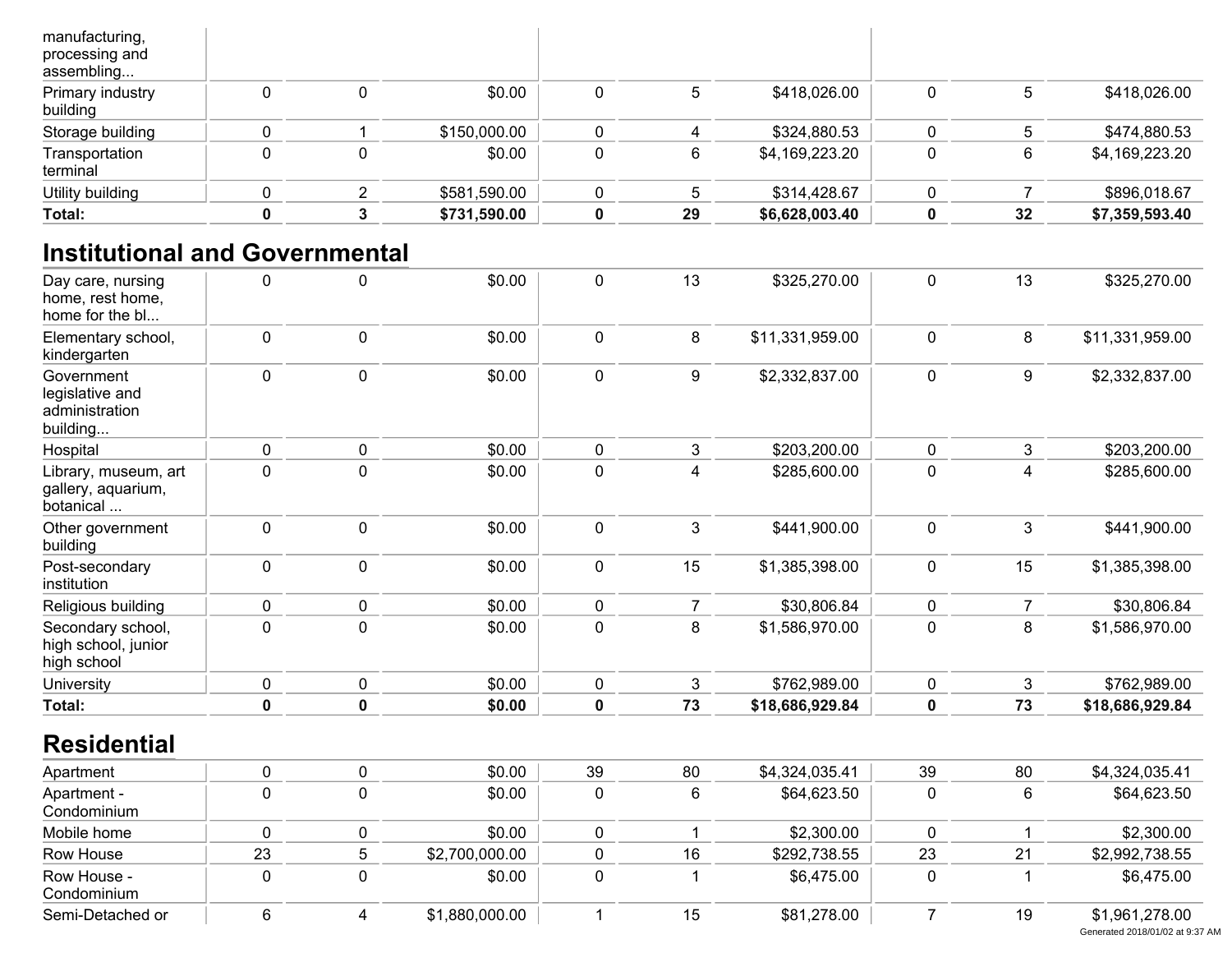| Double (side by side),<br>single-att |    |    |                 |    |      |                 |     |      |                 |
|--------------------------------------|----|----|-----------------|----|------|-----------------|-----|------|-----------------|
| Single House                         | 37 | 37 | \$11,758,120.00 |    | 1282 | \$12,694,003.25 | 37  | 1319 | \$24,452,123.25 |
| Total:                               | 66 | 46 | \$16,338,120.00 | 40 | 1401 | \$17,465,453.71 | 106 | 1447 | \$33,803,573.71 |
| <b>Grand Total:</b>                  | 66 | 52 | \$20,469,710.00 | 40 | 1664 | \$55,352,776.11 | 106 | 1716 | \$75,822,486.11 |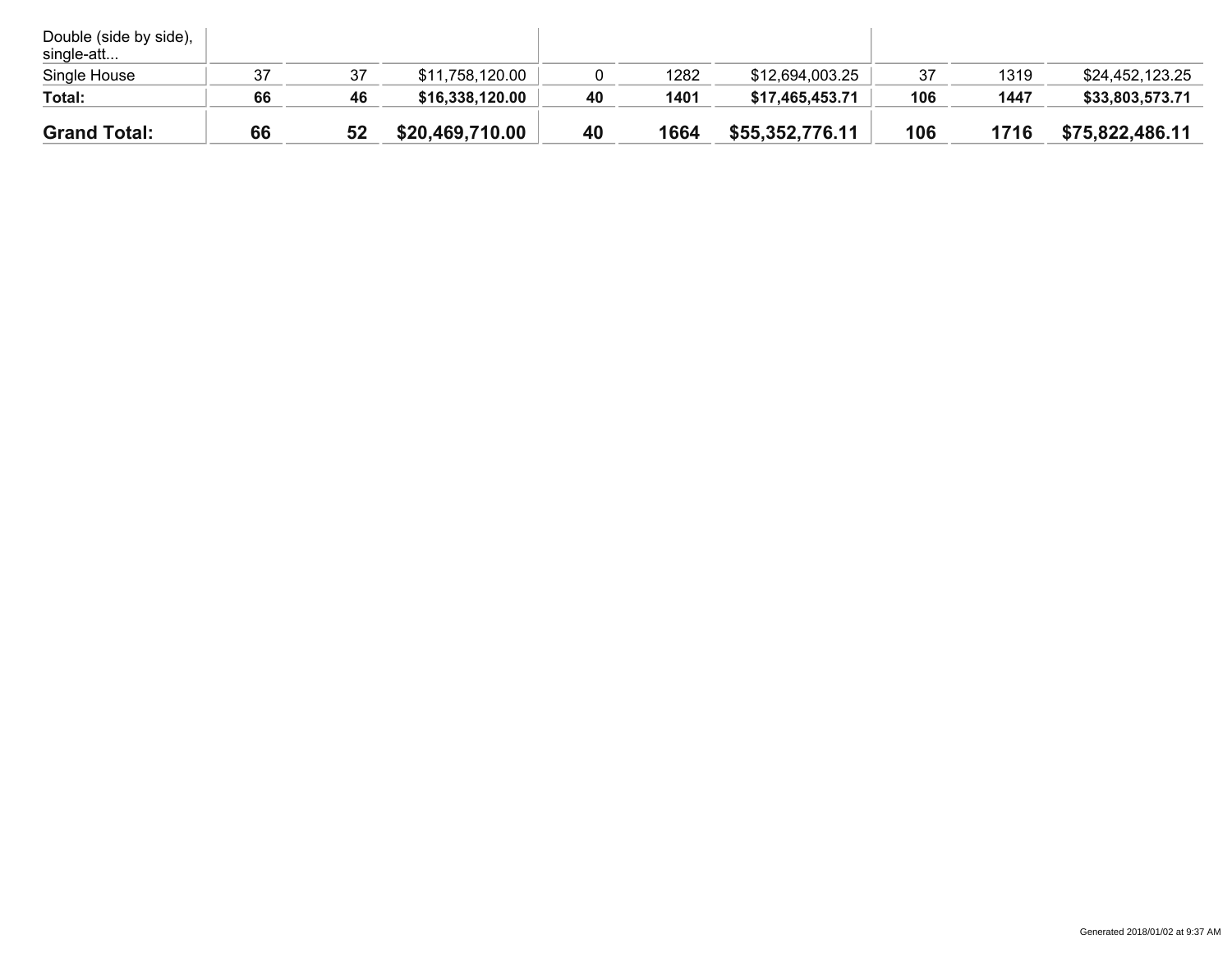

**Tel: (705) 759-5410Fax: (705) 541-7165**

#### **DEMOLITION PERMITS SUMMARY 2016/01/01 to 2016/12/31**

| <b>Building Type</b>                  |                        | <b>New Construction</b>  |                                |                        | <b>Alterations and Additions</b> |                      | <b>Total</b>           |                          |                      |
|---------------------------------------|------------------------|--------------------------|--------------------------------|------------------------|----------------------------------|----------------------|------------------------|--------------------------|----------------------|
|                                       | Num of<br><b>Units</b> | Num of<br><b>Permits</b> | <b>Value of</b><br><b>Work</b> | Num of<br><b>Units</b> | Num of<br><b>Permits</b>         | <b>Value of Work</b> | Num of<br><b>Units</b> | Num of<br><b>Permits</b> | <b>Value of Work</b> |
| <b>Commercial</b>                     |                        |                          |                                |                        |                                  |                      |                        |                          |                      |
| Office building                       | $\mathbf 0$            | 0                        | \$0.00                         | $\mathbf 0$            | $\overline{2}$                   | \$45,000.00          | 0                      | $\overline{2}$           | \$45,000.00          |
| Office complex                        | 0                      | 0                        | \$0.00                         | 0                      |                                  | \$10,000.00          | 0                      |                          | \$10,000.00          |
| Retail and wholesale<br>outlets       | $\mathbf 0$            | 0                        | \$0.00                         | $-2$                   | 4                                | \$19,000.00          | $-2$                   | 4                        | \$19,000.00          |
| Retail complex                        | $\pmb{0}$              | 0                        | \$0.00                         | $\mathbf 0$            |                                  | \$100.00             | $\mathbf 0$            | 1                        | \$100.00             |
| Total:                                | $\pmb{0}$              | $\pmb{0}$                | \$0.00                         | $-2$                   | 8                                | \$74,100.00          | $-2$                   | 8                        | \$74,100.00          |
| <b>Industrial</b>                     |                        |                          |                                |                        |                                  |                      |                        |                          |                      |
| Storage building                      | 0                      | 0                        | \$0.00                         | 0                      |                                  | \$35,000.00          | 0                      |                          | \$35,000.00          |
| Total:                                | $\mathbf 0$            | $\mathbf 0$              | \$0.00                         | 0                      | 1                                | \$35,000.00          | 0                      | 1                        | \$35,000.00          |
| <b>Institutional and Governmental</b> |                        |                          |                                |                        |                                  |                      |                        |                          |                      |
| Elementary school,<br>kindergarten    | 0                      | 0                        | \$0.00                         | $\mathbf 0$            | 3                                | \$342,000.00         | $\mathbf 0$            | 3                        | \$342,000.00         |
| Post-secondary<br>institution         | $\mathbf 0$            | 0                        | \$0.00                         | $\mathbf 0$            |                                  | \$265,000.00         | 0                      | 1                        | \$265,000.00         |
| Religious building                    | $\mathbf 0$            | 0                        | \$0.00                         | 0                      | $\overline{2}$                   | \$6,850.00           | 0                      | $\overline{2}$           | \$6,850.00           |
| Total:                                | 0                      | 0                        | \$0.00                         | 0                      | 6                                | \$613,850.00         | 0                      | 6                        | \$613,850.00         |
| <b>Residential</b>                    |                        |                          |                                |                        |                                  |                      |                        |                          |                      |
| Apartment                             | 0                      | 0                        | \$0.00                         | $-3$                   | 4                                | \$319,000.00         | $-3$                   | 4                        | \$319,000.00         |
| Row House                             | 0                      | 0                        | \$0.00                         | 0                      |                                  | \$100.00             | 0                      | 1                        | \$100.00             |
| Single House                          | 0                      | 0                        | \$0.00                         | $-17$                  | 68                               | \$226,500.00         | $-17$                  | 68                       | \$226,500.00         |
| Total:                                | $\mathbf 0$            | $\pmb{0}$                | \$0.00                         | $-20$                  | 73                               | \$545,600.00         | $-20$                  | 73                       | \$545,600.00         |
| <b>Grand Total:</b>                   | $\bf{0}$               | $\mathbf 0$              | \$0.00                         | $-22$                  | 88                               | \$1,268,550.00       | $-22$                  | 88                       | \$1,268,550.00       |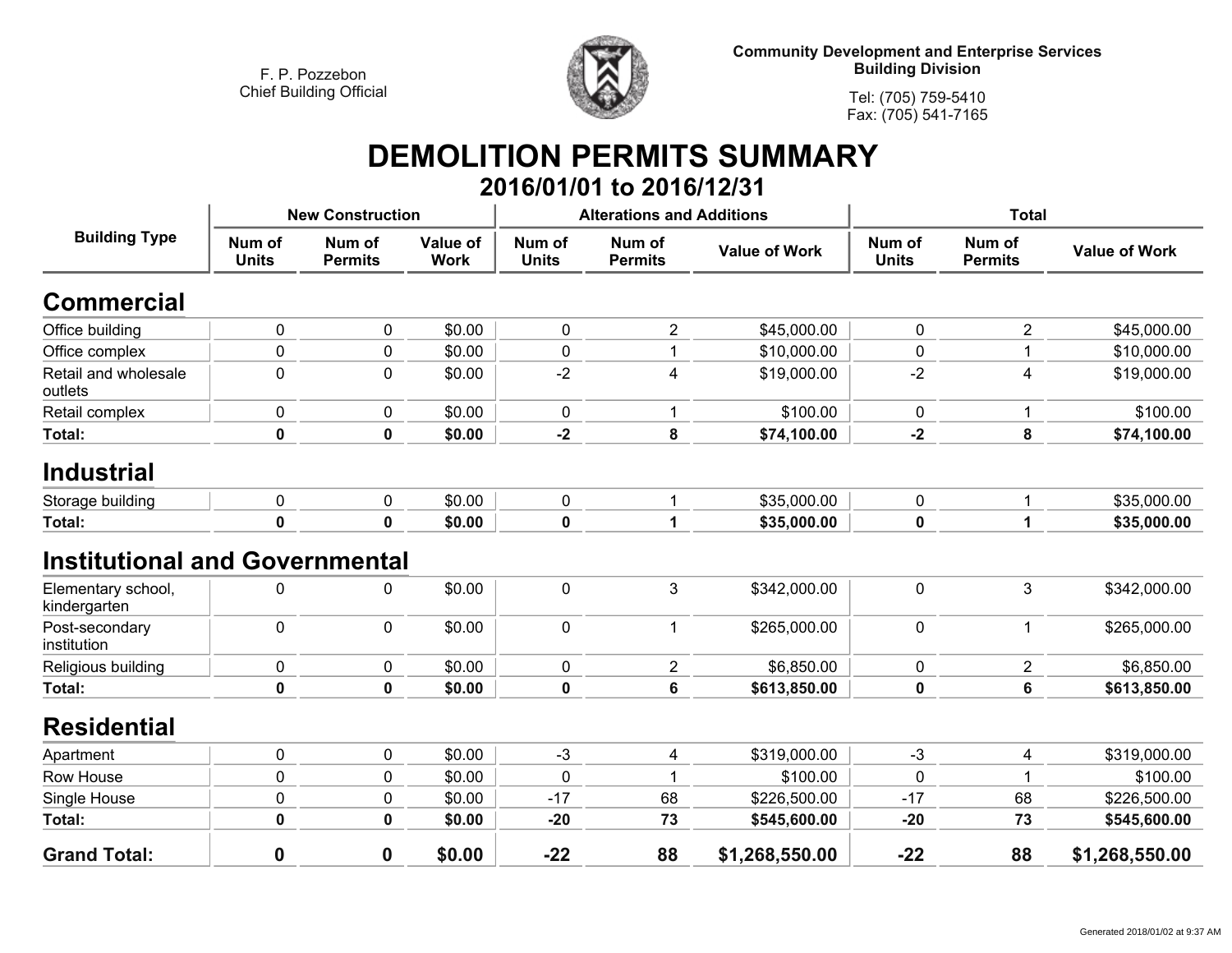

**Tel: (705) 759-5410Fax: (705) 541-7165**

### **SIGN PERMITS SUMMARY 2016/01/01 to 2016/12/31**

| <b>Building Type</b>                                    |                        | <b>New Construction</b>  |                         |                        | <b>Alterations and Additions</b> |                      | <b>Total</b>           |                          |                      |
|---------------------------------------------------------|------------------------|--------------------------|-------------------------|------------------------|----------------------------------|----------------------|------------------------|--------------------------|----------------------|
|                                                         | Num of<br><b>Units</b> | Num of<br><b>Permits</b> | Value of<br><b>Work</b> | Num of<br><b>Units</b> | Num of<br><b>Permits</b>         | <b>Value of Work</b> | Num of<br><b>Units</b> | Num of<br><b>Permits</b> | <b>Value of Work</b> |
| <b>Commercial</b>                                       |                        |                          |                         |                        |                                  |                      |                        |                          |                      |
| Hotel, hotel/motel,<br>motor hotel                      | $\pmb{0}$              | $\mathbf 0$              | \$0.00                  | $\pmb{0}$              | $\mathbf{1}$                     | \$200.00             | $\mathbf 0$            | 1                        | \$200.00             |
| Indoor recreational<br>building                         | $\pmb{0}$              | $\mathbf 0$              | \$0.00                  | $\mathbf 0$            | 1                                | \$14,000.00          | $\mathbf 0$            | 1                        | \$14,000.00          |
| Motel, cabin                                            | $\pmb{0}$              | 0                        | \$0.00                  | $\mathbf 0$            | 1                                | \$200.00             | 0                      | 1                        | \$200.00             |
| Office building                                         | 0                      | $\mathbf 0$              | \$0.00                  | 0                      | 6                                | \$58,000.00          | $\mathbf 0$            | 6                        | \$58,000.00          |
| Restaurant                                              | $\pmb{0}$              | 0                        | \$0.00                  | $\pmb{0}$              | 4                                | \$52,400.00          | $\mathbf 0$            | 4                        | \$52,400.00          |
| Retail and wholesale<br>outlets                         | $\pmb{0}$              | $\mathbf 0$              | \$0.00                  | $\mathbf 0$            | 129                              | \$231,930.00         | $\mathbf 0$            | 129                      | \$231,930.00         |
| Retail complex                                          | 0                      | $\mathbf 0$              | \$0.00                  | $\mathbf 0$            | 14                               | \$22,500.00          | 0                      | 14                       | \$22,500.00          |
| Service station, repair<br>garage and specialty<br>shop | $\mathbf 0$            | $\mathbf 0$              | \$0.00                  | $\mathbf 0$            | 1                                | \$62,000.00          | $\overline{0}$         | 1                        | \$62,000.00          |
| Total:                                                  | $\pmb{0}$              | $\mathbf 0$              | \$0.00                  | $\mathbf 0$            | 157                              | \$441,230.00         | $\mathbf 0$            | 157                      | \$441,230.00         |
| <b>Industrial</b>                                       |                        |                          |                         |                        |                                  |                      |                        |                          |                      |
| Primary industry<br>building                            | $\pmb{0}$              | $\mathbf 0$              | \$0.00                  | $\mathbf 0$            | 3                                | \$600.00             | $\mathbf 0$            | 3                        | \$600.00             |
| Storage building                                        | 0                      | 0                        | \$0.00                  | $\mathbf 0$            | 1                                | \$15,000.00          | 0                      | 1                        | \$15,000.00          |
| <b>Total:</b>                                           | $\mathbf 0$            | $\mathbf 0$              | \$0.00                  | 0                      | $\overline{\mathbf{4}}$          | \$15,600.00          | $\bf{0}$               | 4                        | \$15,600.00          |
| <b>Institutional and Governmental</b>                   |                        |                          |                         |                        |                                  |                      |                        |                          |                      |
| Elementary school,<br>kindergarten                      | 0                      | $\mathbf 0$              | \$0.00                  | $\mathbf 0$            | 1                                | \$5,000.00           | $\mathbf 0$            | 1                        | \$5,000.00           |
| Religious building                                      | 0                      | 0                        | \$0.00                  | $\mathbf 0$            | 1                                | \$12,000.00          | 0                      | 1                        | \$12,000.00          |
| Total:                                                  | 0                      | $\mathbf 0$              | \$0.00                  | $\mathbf 0$            | $\overline{\mathbf{2}}$          | \$17,000.00          | $\bf{0}$               | $\overline{\mathbf{2}}$  | \$17,000.00          |
| <b>Residential</b>                                      |                        |                          |                         |                        |                                  |                      |                        |                          |                      |
| Apartment                                               | $\mathbf 0$            | 0                        | \$0.00                  | $\mathbf 0$            | 1                                | \$25,000.00          | 0                      | 1                        | \$25,000.00          |
|                                                         |                        |                          |                         |                        |                                  |                      |                        |                          |                      |